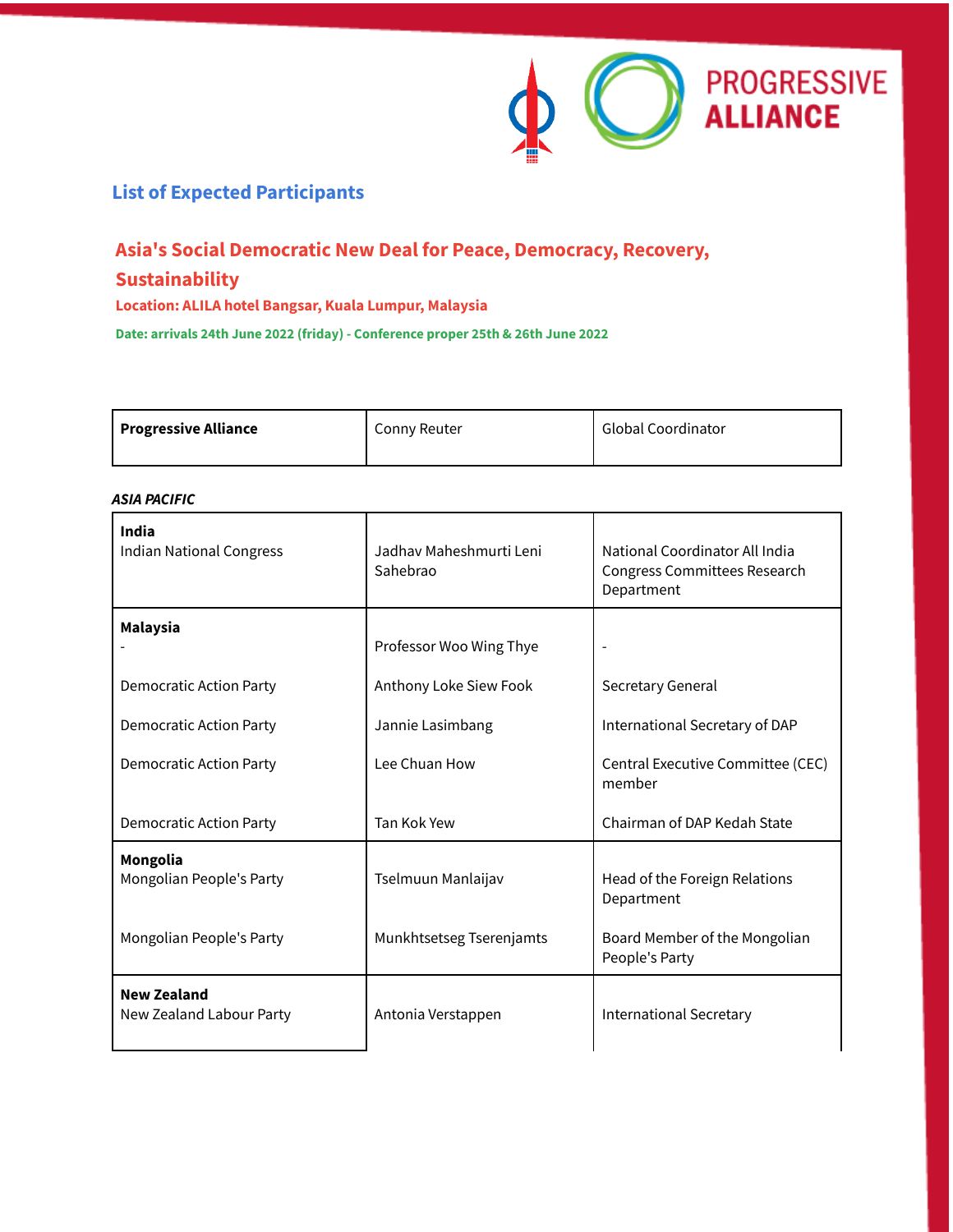|                                                     |                                                           | <b>PROGRESSIVE</b><br><b>ALLIANCE</b>                                          |
|-----------------------------------------------------|-----------------------------------------------------------|--------------------------------------------------------------------------------|
| <b>Philippines</b><br>PRAKSIS Journal (Socdem Asia) | Isaac, Francis Quirino                                    | Editor-in-Chief                                                                |
|                                                     |                                                           |                                                                                |
| IUSY / Akbayan                                      | Basilio Enrique Estrada Claudio                           | IUSY Asia Pacific Vice President /<br>International Secretary Akbayan<br>Youth |
| Akbayan                                             | Maria Victoria                                            |                                                                                |
|                                                     |                                                           | <b>Executive Committee Member</b>                                              |
| Socdem Asia                                         | Marlon Lara Cornelio                                      | Program Manager                                                                |
| <b>Sri Lanka</b><br><b>Guardstone Foundation</b>    | Dassanayake Mudiyanselage<br>Harindra Bandara Dassanayake | CEO                                                                            |
| <b>Thailand</b><br>Asian Indigenous Peoples Pact    | Gam A Shimray                                             | Secretary General                                                              |
|                                                     |                                                           |                                                                                |
| Progressive Movement Foundation                     | Kunthida Rungruengkiat                                    | Director                                                                       |
| Move Forward Party                                  | Nopanat Meeruksa                                          | Head of Policy                                                                 |
| Move Forward Party                                  | <b>Tiwat Dumkaew</b>                                      | Party Leader Assistant                                                         |
| <b>Timor-Leste</b><br><b>FRETILIN</b>               | Edio José Maria Guterres                                  | Member of the International<br>Secretariat                                     |

*MIDDLE EAST NORTH AFRICA*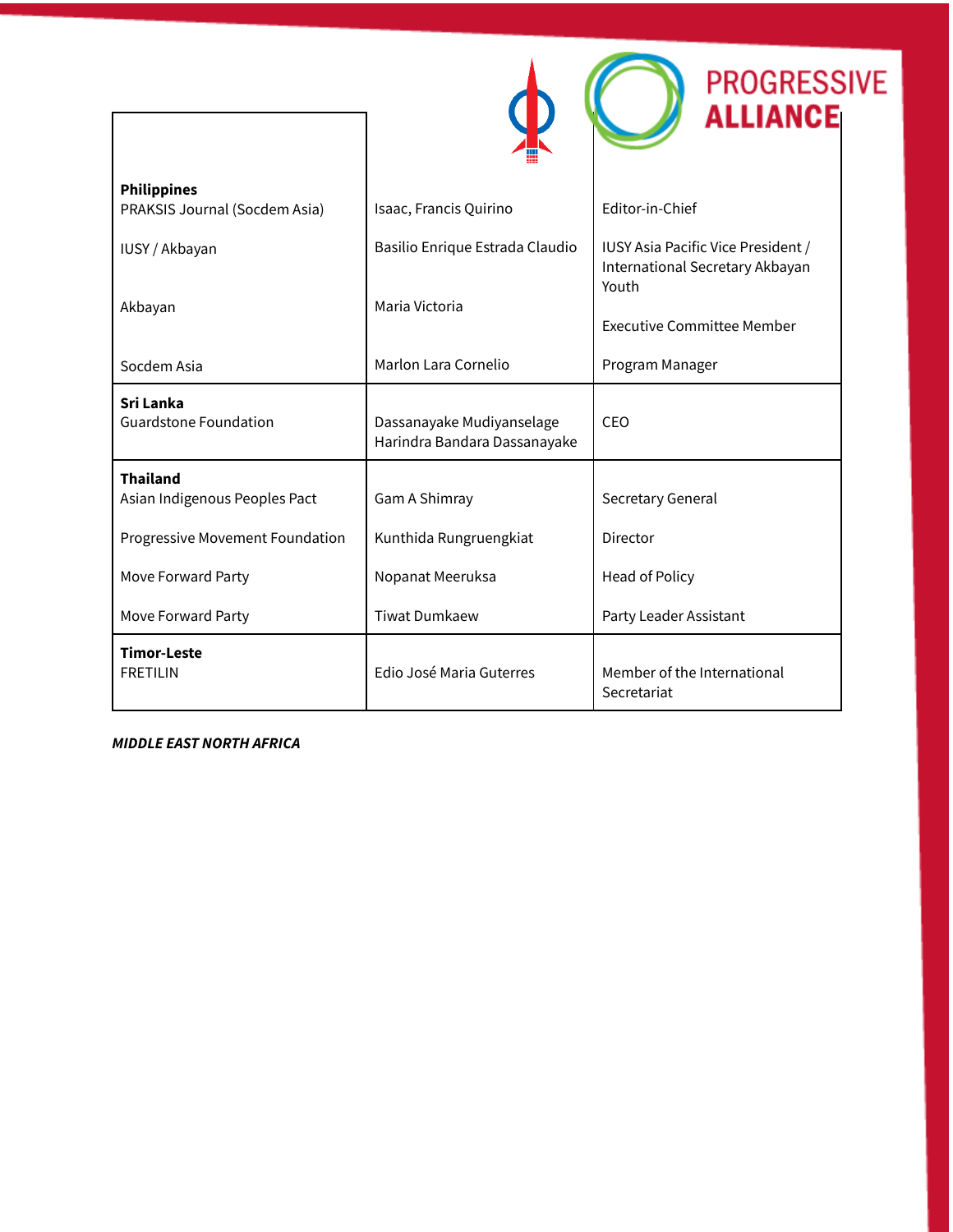|                              |                         | <b>PROGRESSIVE</b><br><b>ALLIANCE</b>                                      |
|------------------------------|-------------------------|----------------------------------------------------------------------------|
| Iraq                         |                         |                                                                            |
| Patriotic Union of Kurdistan | Ezat Sabir Esmaeel      | Leadership Council Member                                                  |
| Patriotic Union of Kurdistan | Sadi Pire               | Politburo Member of PUK+<br>Presidium Board Member of the PA               |
| Patriotic Union of Kurdistan | Zana Bestoon Ali        | Member of Foreign Relations<br>Bureau                                      |
| Patriotic Union of Kurdistan | Darbaz A. Mohammedameen | Journalist                                                                 |
| <b>Palestine</b><br>Fatah    | Faraj S. S. Zayoud      | In Charge of European Affairs &<br><b>Multilateral Relations</b>           |
|                              |                         |                                                                            |
| <b>Tunisia</b><br>Ettakatol  | Afef Daoud              | President of National Council -<br>Board Member of Progressive<br>Alliance |

#### *EUROPE*

| Portugal<br>Foundation for European<br>Progressive Studies (FEPS) | Maria João Rodrigues | <b>FEPS President</b>                                   |
|-------------------------------------------------------------------|----------------------|---------------------------------------------------------|
| Germany<br>Social Democratic Party of Germany                     | Rainer VOGT          | <b>Expert International Department</b><br>(Asia/Africa) |
| <b>Netherlands</b><br><b>PES Women</b>                            | Maria Wilmina BIJL   | Vice-President                                          |
| Poland<br>European Parliament                                     | Marek Balt           | MEP                                                     |
| Sweden<br>Olof Palme International Center                         | Anna Sundström       | Secretary General                                       |